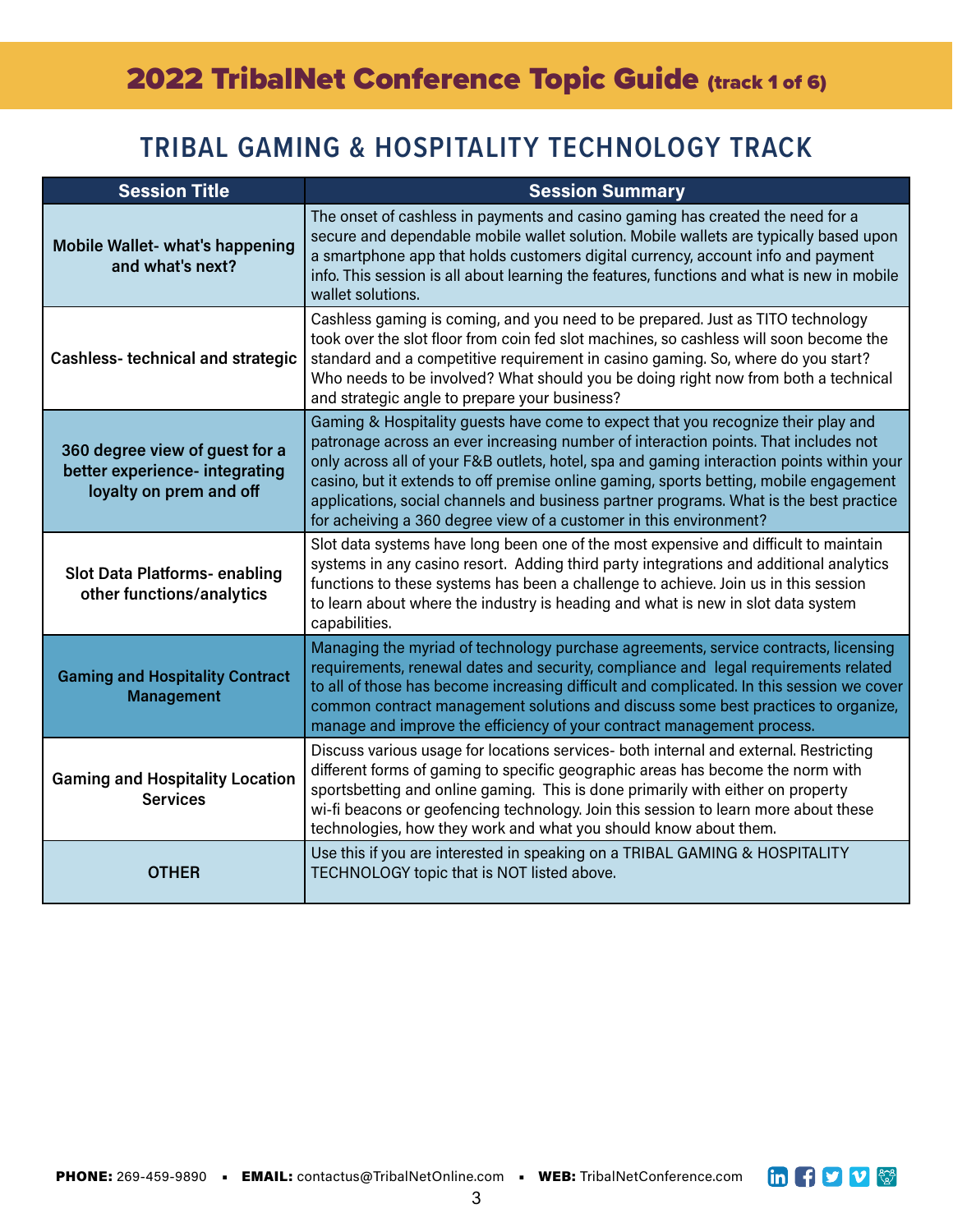### 2022 TribalNet Conference Topic Guide (track 2 of 6)

#### **TRIBAL GOVERNMENT TECHNOLOGY TRACK**

| <b>Session Title</b>                                                      | <b>Session Summary</b>                                                                                                                                                                                                                                                                                                                                                                                                                                                                                                                                                                                     |
|---------------------------------------------------------------------------|------------------------------------------------------------------------------------------------------------------------------------------------------------------------------------------------------------------------------------------------------------------------------------------------------------------------------------------------------------------------------------------------------------------------------------------------------------------------------------------------------------------------------------------------------------------------------------------------------------|
| <b>Tribal Member Self-Service</b><br><b>Portals</b>                       | Most tribes offer a variety of services to their tribal members ranging from health care,<br>food services, housing, education, social services and a long list of others. Very few<br>tribes have built the digital platform to make it easier for tribal members to access<br>these services and understand if they or their family members qualify for access. In this<br>session, our presenters will discuss how to really get started and what the benefits are.<br>Discuss digital readiness, infrastructure, integration and value to membership.                                                  |
| <b>Funds for Broadband and Cyber</b>                                      | The federal government has earmarked an enormous sum of money towards both<br>states and tribes in the past several years to be used for broadband connectivity and<br>cyber related infrastructure and services. This session is all about learning more about<br>what is available and making sure that your tribe is in the best position to benefit from<br>the available funding.                                                                                                                                                                                                                     |
| <b>Tribal Member Communication</b><br><b>Platforms and Best Practices</b> | Getting "the word out" to all tribal members has long been a challenge for tribes.<br>Newspapers, onsite meetings and other historical solutions do not meet the needs<br>or leverage the capabilites of our more modern digital world. This session will share<br>some best practices and more modern communication solutions that you can take<br>back to your own tribe. Virtual board meetings, emergency response systems and other<br>modern tribal member communication solutions and practices will be discussed.                                                                                  |
| Broadband-the evolution and<br>sustainability model                       | Fiber infrastructure built out directly to individual tribal members homes has long<br>been held as the pinnacle of connectivity and goal for tribes. However, most tribes<br>have realized that this is not only unrealistic due to initial cost and geography, but it is<br>most often entirely unsustainable. This session will discuss the real world challenges<br>of broadband connectivity, including the need to consider hybrid solution and<br>partnerships with state, local and commercial enterprises to create the best outcome<br>for the tribe, tribal members and a sustainable solution. |
| <b>Technology in Tribal Public Safety-</b><br>building safer communities  | Technology continues to play an ever increasing role in public safety. Is your<br>tribe equipped properly? From body cameras, to information management and<br>communication, this session will walk you through some of the digital solutions that are<br>changing the way tribes handle public safety.                                                                                                                                                                                                                                                                                                   |
| <b>OTHER</b>                                                              | Use this if you are interested in speaking on a TRIBAL GOVERNMENT TECHNOLOGY<br>topic that is NOT listed above.                                                                                                                                                                                                                                                                                                                                                                                                                                                                                            |



in fyvræ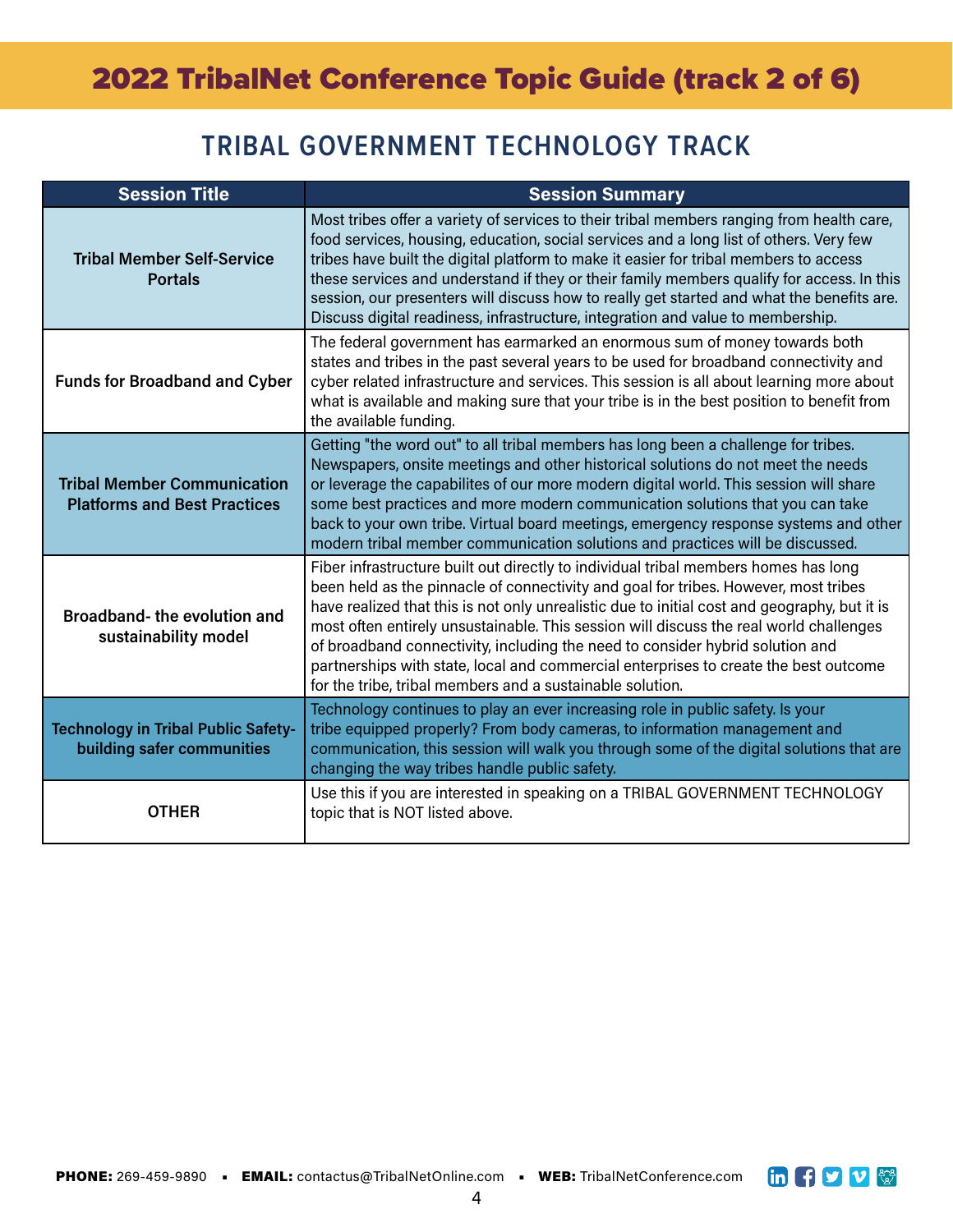## 2022 TribalNet Conference Topic Guide (track 3 of 6)

#### **HEALTH INFORMATION MANAGEMENT TRACK**

| <b>Session Title</b>                                                                                                                  | <b>Session Summary</b>                                                                                                                                                                                                                                                                                                                                                                                                                                                                                                                                                                                                                                                                                        |
|---------------------------------------------------------------------------------------------------------------------------------------|---------------------------------------------------------------------------------------------------------------------------------------------------------------------------------------------------------------------------------------------------------------------------------------------------------------------------------------------------------------------------------------------------------------------------------------------------------------------------------------------------------------------------------------------------------------------------------------------------------------------------------------------------------------------------------------------------------------|
| <b>IHS update- Health</b><br><b>Information</b><br><b>Management</b><br><b>Modernization</b>                                          | Session designed to provide an update on the IHS Modernization project to inlcude these key<br>objectives: 1. Identify the current goals and requirements to better meet the IHS's mission with<br>EHR software. 2.Conduct Health Information Technology Assessment 3. Identify and document<br>clinical, technical and cultural requirements to improve the IHS's healthcare outcomes through<br>HIT. 4. Analyze and rank EHR solution options, including but not limited to enhancements of<br>current system as well as commercial off the shelf systems.                                                                                                                                                  |
| <b>Social Determinants of</b><br><b>Health (SDOH)- capturing</b><br>and using data                                                    | Protocols for Social Determinants of Health (SDOH) must collect data at an individual level and<br>use that data at a population health level to inform care coordination efforts. By increasing digital<br>literacy, the data must be accessible to clinicians at the point of care and at a national level to<br>inform local, state, and national delivery redesign in order to improve patient care and outcomes.                                                                                                                                                                                                                                                                                         |
| <b>What Can be Learned from</b><br><b>Veteran's Administration</b><br>(VA)System Migration?                                           | As the IHS moves towards Health Information Management modernization, what can be learned<br>from the VA EHR Modernization. After numerous delays (some COVID-19 related), the VA rollout<br>was met with concerns about patient safety. This session will take a look at some of their findings<br>for improved opportunities, lessons learned and managing change.                                                                                                                                                                                                                                                                                                                                          |
| <b>Informatics-certifications</b><br>and the roadmap                                                                                  | Why Do I Need a Informatics Certification? Certifications are excellent for boosting your<br>personal or company image on marketing material or even for winning contracts/projects. While<br>certification in informatics may or may not be required for employment, it's a great credential to<br>have under one's belt for several reasons. It can help one stand out when searching for a new<br>position, and it demonstrates a high level of competency in the field of informatics.                                                                                                                                                                                                                    |
| <b>Project Management/</b><br><b>Change Management in</b><br><b>Health</b>                                                            | Change management takes into account the various barriers to success. When done properly,<br>change management lays out a step-by-step process to identify a challenge, make changes, and<br>execute successfully. It's not as easy as it sounds. Change management forces a team to use<br>every Health IT tool in your organization to be successful.                                                                                                                                                                                                                                                                                                                                                       |
| <b>Health Information</b><br><b>Exchange (HIE) and Fast</b><br><b>Healthcare Interoperability</b><br><b>Resources (FHIR) Protocol</b> | Health Information Exchange (HIE) and Fast Healthcare Interoperability Resources (FHIR) provide<br>the capability to electronically move clinical information among disparate healthcare information<br>systems and maintain the meaning of the information being exchanged. The goal of HIE/FHIR is<br>to facilitate access to and retrieval of clinical data to provide safe, timely, efficient, effective and<br>equitable patient-centered care. Learn more about interoperability, designed to enable health<br>data, including clinical and administrative data, to be quickly and efficiently exchanged.                                                                                               |
| <b>Telehealth, Hospital-</b><br>at-Home, Tech - what's<br>current, new and ahead                                                      | Following the COVID pandemic thus far, many professionals are now keen to understand which<br>technologies to consider as they expand their repertoire of technology and associated skills.<br>Previously unavailable, or unknown, technologies have been made available. With the rapid,<br>forced adoption of telehealth, many workflows were approximated digitally. And as hospitals<br>reconsider how and where they deliver care to patients, many are seeing the hospital-at-<br>home model as a promising approach to improve value. Now may be a good time to start<br>reviewing what works, what doesn't and consider upcoming alternatives.                                                        |
| <b>Health Specific</b><br><b>Cybersecurity-continuity</b><br>of care                                                                  | Cybersecurity in healthcare and protecting information is vital for the normal functioning<br>of organizations. Many healthcare organizations have various types of specialized hospital<br>information systems. As healthcare organizations digitally transform themselves to better<br>serve a post-pandemic world, the prevailing goal in the past year has been for them to safely<br>extend health services beyond clinical walls, pushing healthcare organizations to transform<br>their cybersecurity controls and practices in line with innovation. During this session, uncover<br>the heightened risk unique to health and hear lessons learned in ransomware and more cyber<br>threats/incidents. |
| <b>OTHER</b>                                                                                                                          | Use this if you are interested in speaking on a HEALTH INFORMATION MANAGEMENT topic that<br>is NOT listed above                                                                                                                                                                                                                                                                                                                                                                                                                                                                                                                                                                                               |

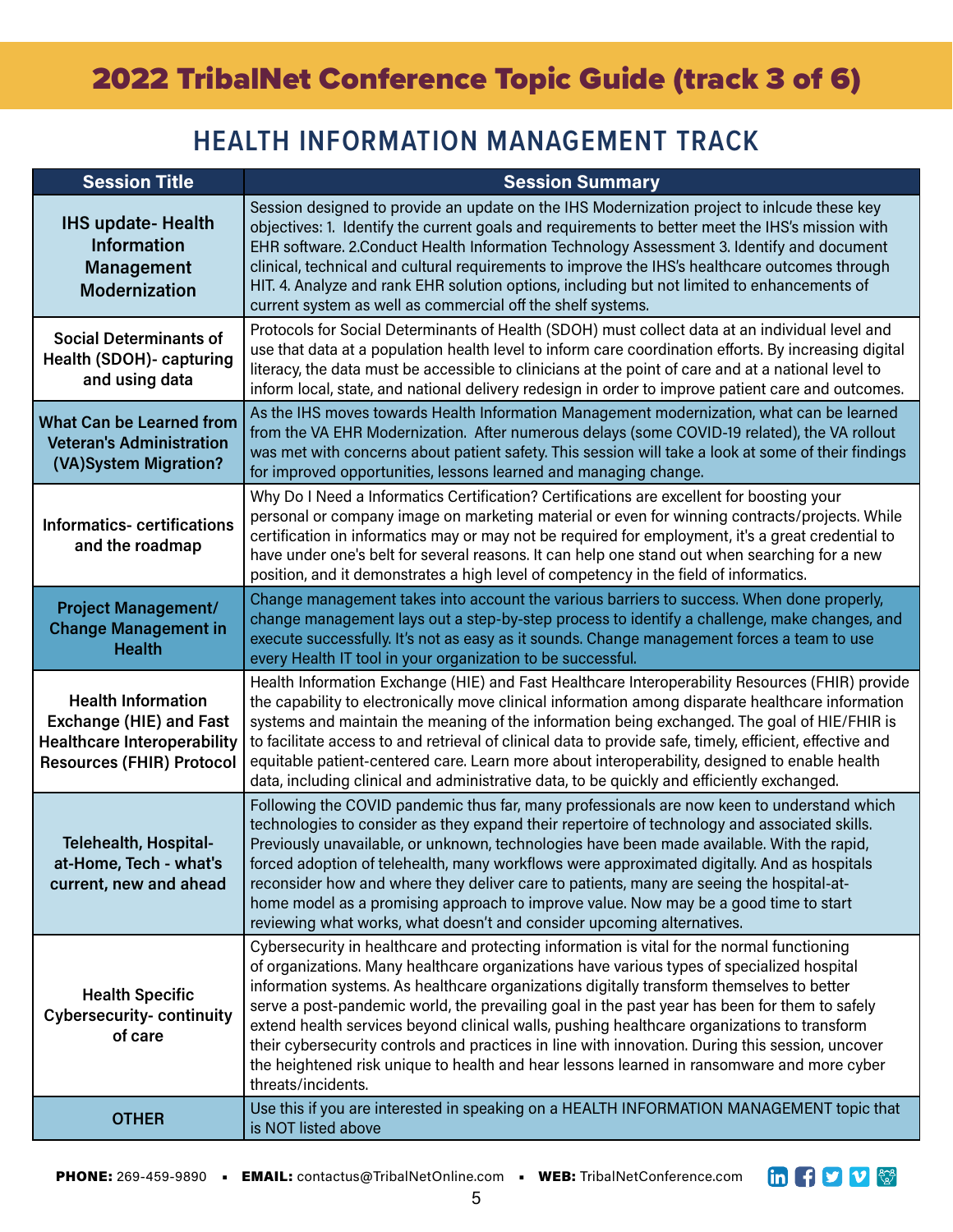### **INFORMATION SECURITY TRACK**

| <b>Session Title</b>                                                                         | <b>Session Summary</b>                                                                                                                                                                                                                                                                                                                                                                                                                                                                                                                                                                              |
|----------------------------------------------------------------------------------------------|-----------------------------------------------------------------------------------------------------------------------------------------------------------------------------------------------------------------------------------------------------------------------------------------------------------------------------------------------------------------------------------------------------------------------------------------------------------------------------------------------------------------------------------------------------------------------------------------------------|
| <b>Distinction between Data</b><br><b>Security and Data Sovereignty</b><br>(Data Governance) | Does "data sovereignty" equate to "data security" or vice-versa? Our goal in this session<br>is to discuss how data security and data sovereignty overlap, and how they are also<br>distinctly different. This will include discussion on data governance and some best<br>practices for acheiving both data security and data sovereignty.                                                                                                                                                                                                                                                         |
| <b>Lessons Learned from</b><br><b>Ransomware- tech and business</b><br>perspective           | Any network or systems breach is considered very serious business, but those who<br>have faced and recovered from a ransomware breach have experienced a particularly<br>nasty and costly incident that is painful for the entire organization to recover from. Our<br>presenters will share their own experience with ransomware from both a business and<br>organizational perspective and a technology and remediation perspective.                                                                                                                                                              |
| <b>Managing the Hybrid Workforce-</b><br>policy, budgets, privacy concerns                   | A hybrid workforce with traditional on-site employees combined with a mobile and/<br>or work-from-home employee base has made access and security more challenging<br>for all tribes and tribal enterprises. This topic will cover some of those new challenges<br>and best practices that any organization with a hybrid workforce should consider.<br>How might this effect your budget, data ownership and privacy of tribal assets and<br>customers as well as employee privacy. Do you have the right policies and standard<br>operating procedures in place? Join this session to learn more. |
| IT Audits- best practices and pain<br>points                                                 | Nobody likes audits, but in the cybersecurity world it seems like auditing never really<br>ends. This session will cover some best practices for preparing for and streamlining<br>your audit process while aligning your cybersecurity practice to meet audit<br>requirements, cyber insurance requirements and industry regulations and laws.                                                                                                                                                                                                                                                     |
| <b>Multi-Factor Authentication</b><br>(MFA)- best practices                                  | Multi-Factor Authentication (MFA) is a core deterrent to unauthorized access to your<br>tribes systems and network. The real problem is that it is difficult to achieve across<br>the hundreds of applications that may be in use across your organization. How do you<br>really achieve full MFA? Our speakers will discuss the challenges and some solutions to<br>achieving MFA at your organization.                                                                                                                                                                                            |
| <b>Security Operations Center (SOC)</b><br>as a service                                      | If you are not already using a third-party Security Operations Center (SOC) for some<br>of your cybersecurity services, chances are pretty good that you are contemplating<br>this. This session is designed to help you understand the basics of a SOC and how to<br>successfully navigate cybersecurity services to a SOC when it makes business sense.                                                                                                                                                                                                                                           |
| <b>Data Exchange Agreements and</b><br><b>Security Summaries-third-party</b><br>agreements   | Your tribe or tribal enterprise has likely entered into hundreds of agreements for various<br>technology products, licensing and services. Who in your organization is responsible<br>for ensuring those agreements meet or exceed not only your sovereignty concerns, but<br>also protect you from data privacy laws, PCI requirements, HIPPA requirements, your<br>own compliance requirements and a host of cybersecurity best practices. This session<br>is designed to help you understand how to tackle this complicated subject.                                                             |
| <b>OTHER</b>                                                                                 | Use this if you are interested in speaking on an INFORMATION SECURITY topic that is<br>NOT listed above.                                                                                                                                                                                                                                                                                                                                                                                                                                                                                            |

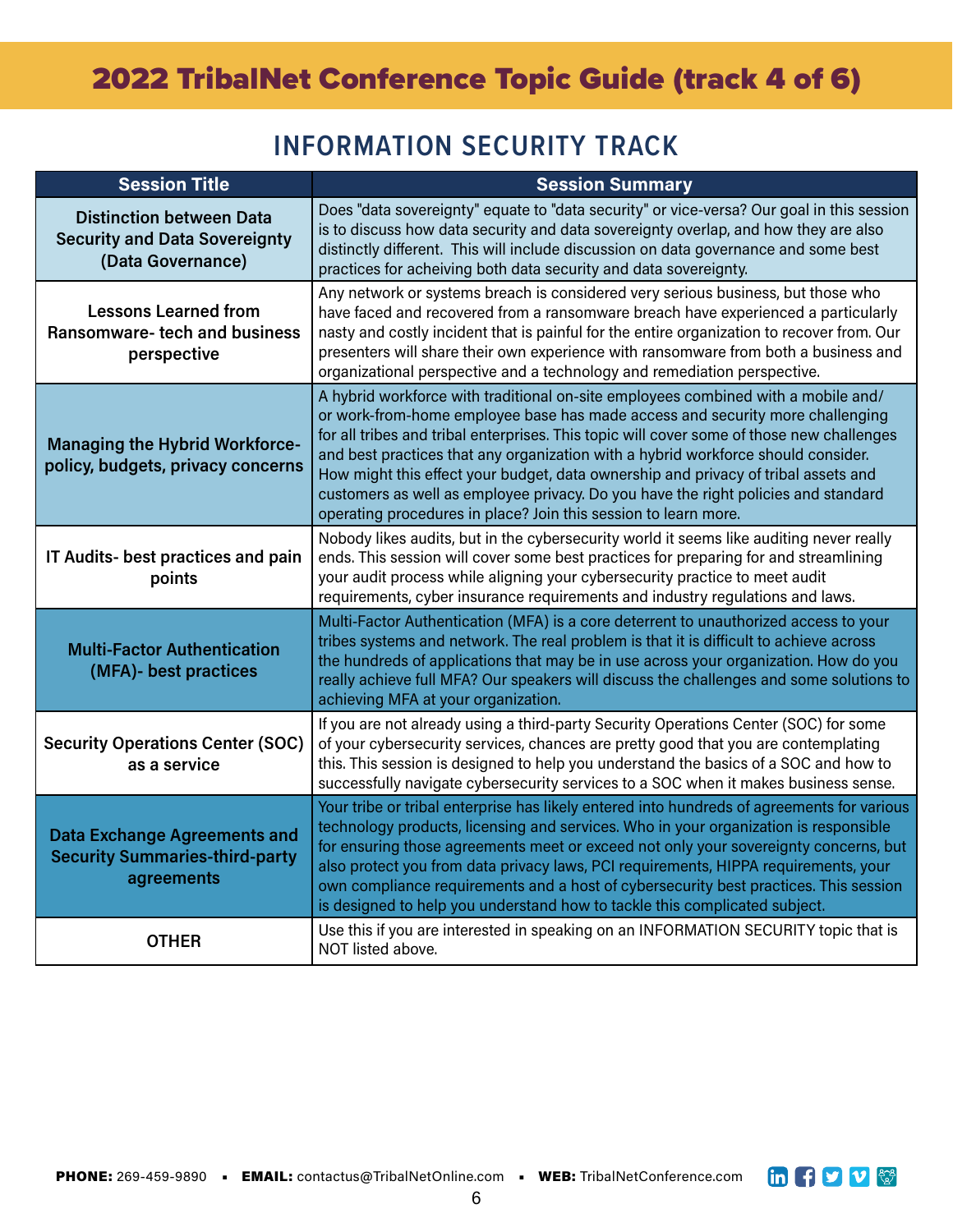#### **GENERAL TECHNOLOGY TRACK**

| <b>Session Title</b>                                                                                                        | <b>Session Summary</b>                                                                                                                                                                                                                                                                                                                                                                                                                                                                                                                                                                                              |
|-----------------------------------------------------------------------------------------------------------------------------|---------------------------------------------------------------------------------------------------------------------------------------------------------------------------------------------------------------------------------------------------------------------------------------------------------------------------------------------------------------------------------------------------------------------------------------------------------------------------------------------------------------------------------------------------------------------------------------------------------------------|
| <b>Best Practices when</b><br><b>Addressing Technology Legal</b><br><b>Agreements and Purchases-</b><br>how can we improve? | Every tribe purchases technology products and services from third-party providers.<br>Unfortunately, every one of these agreements can potentially create new issues<br>and risks for your tribe as it relates to data security, data privacy laws, cybersecurity<br>requirements and tribal sovereignty. How do you protect your organization and<br>streamline the agreement process so it does not take months or more to make critical<br>purchases? What are vendor requirements? Are you taking jurisdiction of data into<br>consideration? Join this session as our presenters discuss this topic in detail. |
| <b>Project Management and Best</b><br><b>Practices for System Selection</b>                                                 | Any critical or large technology system purchase selection deserves to be approached<br>and delivered in a thoughtful, methodical and professional manner. Historically, this<br>process has been defined in multiple steps of preparing, defining and gathering<br>business requirements that culminate in preparing a Request For Proposal (RFP). What<br>is your scoring and weighting system and how is it different for different systems? How<br>has this purchase and RFP process evolved and what does a successful RFP process<br>look like today?                                                         |
| <b>Governance Risk Compliance</b><br>(GRC) Platform- what it is and<br>why you need it                                      | Data Governance often holds the keys to your tribe or enterprise finally unlocking the<br>value of your own data and truly becoming a data driven organization. The problem<br>for most tribes and their enterprises is that data governance can be complicated and<br>just plain hard to do and achieve. Luckily, there are Governance Risk Compliance<br>(GRC) software solutions and services that can help you turn this daunting task into<br>something achievable. Join us in this session to learn more about why you might want<br>to consider a GRC solution.                                              |
| <b>Moving Onsite Enterprise Apps</b><br>to the Cloud Successfully                                                           | Looking at moving from subsrciption based to enterprise? Ready to move your on-<br>premise enterprise application to a cloud solution? In this session, our presenters will<br>discuss what to consider, what to watch out for and what to know about moving that<br>on-premise system fully, securely and successfully to the cloud.                                                                                                                                                                                                                                                                               |
| OTHER                                                                                                                       | Use this if you are interested in speaking on a GENERAL TECHNOLOGY topic that is<br>NOT listed above.                                                                                                                                                                                                                                                                                                                                                                                                                                                                                                               |